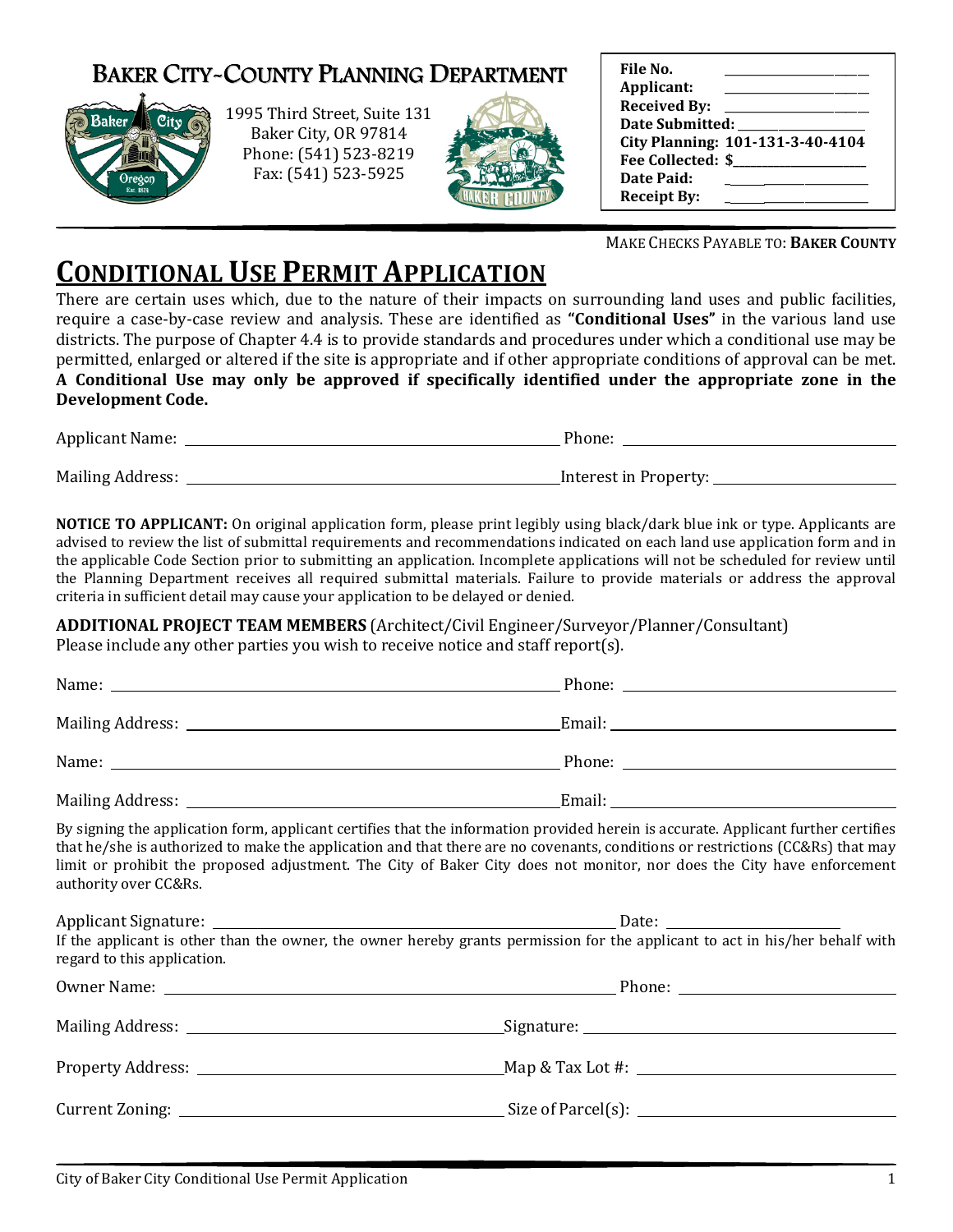| Specific description of conditional use approval sought: ________________________ |                      |  |  |  |  |
|-----------------------------------------------------------------------------------|----------------------|--|--|--|--|
|                                                                                   |                      |  |  |  |  |
|                                                                                   |                      |  |  |  |  |
|                                                                                   |                      |  |  |  |  |
|                                                                                   |                      |  |  |  |  |
|                                                                                   |                      |  |  |  |  |
|                                                                                   |                      |  |  |  |  |
| Was a pre-application conference held for this project?                           | $\Box$ Yes $\Box$ No |  |  |  |  |
| Are there additional reviews pending? $\Box$ Yes $\Box$ No                        | If yes, File $\#$ :  |  |  |  |  |

#### Submittal Requirements:

- Original APPLICATION FORM signed by all parties. Multiple forms may be used if necessary.
- NARRATIVE including all approval criteria and your responses.
- SITE PLAN showing existing conditions and proposed changes. All site plans should be printed at 1" = 20' scale; 1:40 or 1:100 scale may be used for very large projects.
- COPIES: (10) copies are needed for the Planning Commission members and Department Reviews
- All materials larger than  $8 \frac{1}{2}$  X 11 shall be folded to  $8 \frac{1}{2}$  X 11 size.

All materials shall be submitted in complete, collated application packets. Packets shall be stapled, bound, or otherwise attached to prevent loss of individual sheets or parts.

#### Making Findings:

A conditional use may be approved if the Planning Commission finds the application conforms to the criteria found in the Development Code and the applicable development standards. Before the Planning Commission can approve an application, the applicant must submit information that adequately supports the application. The applicant bears the burden of proof to show that the criteria are met.

### FORMAT FOR FINDINGS:

Statements addressing individual criteria consist of two parts:

- 1. Factual information, such as the distance between buildings, the width and type of streets, the particular operating characteristics of a proposed use, etc. Facts should reference their source: onsite inspection, a plot plan, City plans, etc.
- 2. An explanation of how those facts result in a conclusion supporting the criterion.

#### EXAMPLE:

Criterion: The site size, dimensions, location, topography and access are adequate for the needs of the proposed use, considering the proposed building mass, parking, traffic, noise, vibration, exhaust/emissions, light, glare, erosion, odor, dust, visibility, safety, and aesthetic considerations.

Response: State fact(s) relating to the question "Light manufacturing is allowed as a conditional use in the C-G zone pursuant to Table 2.3.110A of the Development Code. The site is 1.37 acres, is flat, and has 150 feet of frontage along X Street, which is more than adequate to accommodate a custom furniture manufacturing shop and associated showroom. Our proposed 12,500 square foot building, with 12 parking spaces, a loading dock, and landscaping, can be easily accommodated on the site with room for expansion. Please note that our site plans include potential expansion of both the building and parking areas, in order to permit complete build-out and not require an additional conditional use permit. All operations will be inside the building, which will be constructed to minimize noise, vibration, exhaust/emissions, light, glare, erosion, odor, dust, and other potential negative externalities."

**Conclusion:** *State your conclusion* "The proposed conditional use is appropriate for the site and will not pose any undue hazards on neighboring properties or the general public."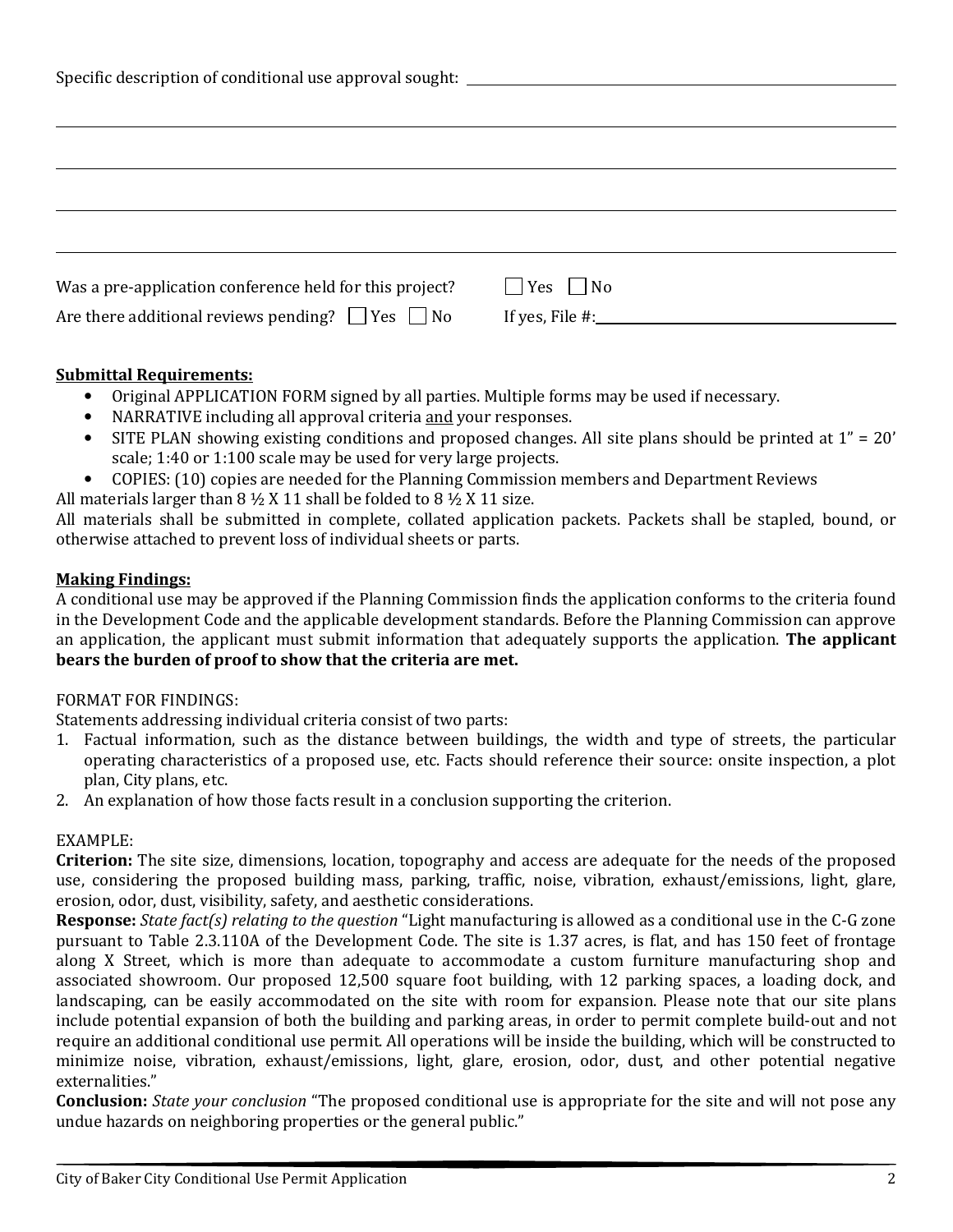## Applicable Baker City Development Code Sections:

## 4.4.200 Conditional Use Permits - Approvals Process

- A. Initial Application. An application for a new conditional use shall be processed as a Type III procedure (Section 4.1.400). The application shall meet submission requirements in Section 4.4.300, and the approval criteria contained in Section 4.4.400.
- B. Modification of Approved or Existing Conditional Use. Modifications to approved or existing conditional uses shall be processed in accordance with Chapter 4.6 - Modifications.

## 4.4.300 Conditional Use Permits - Application Submission Requirements

In addition to the submission requirements required in Chapter 4.1, an application for conditional use approval must include the following information (1-8), as applicable to the particular request as determined by the Planning Official. For a description of each item, please refer to Section 4.2.500 - Site Design Review Application Submission Requirements:

- 1. Existing site conditions;
- 2. Site plan;
- 3. A landscape plan;
- 4. Architectural drawings of all structures;
- 5. Drawings of all proposed signs;
- 6. A copy of all existing and proposed restrictions or covenants;
- 7. Narrative report or letter documenting compliance with all applicable approval criteria in Section 4.4.400

# 4.4.400 Conditional Use Permits - Criteria, Standards and Conditions of Approval

The City shall approve, approve with conditions, or deny an application for a conditional use or to enlarge or alter a conditional use based on findings of fact with respect to each of the standards and criteria in A-C.

- A. Use Criteria.
	- 1. The site size, dimensions, location, topography and access are adequate for the needs of the proposed use, considering the proposed building mass, parking, traffic, noise, vibration, exhaust/emissions, light, glare, erosion, odor, dust, visibility, safety, and aesthetic considerations;
	- 2. The negative impacts of the proposed use on adjacent properties and on the public can be mitigated through application of other Code standards, or other reasonable conditions of approval; and
	- 3. All required public facilities have adequate capacity to serve the proposal.
- B. Site Design Standards. The Site Design Review approval criteria (Section 4.2.600) shall be met.
- C. Conditions of Approval. The City may impose conditions that are found necessary to ensure that the use is compatible with other uses in the vicinity, and that the negative impact of the proposed use on the surrounding uses and public facilities is minimized. These conditions include, but are not limited to, the following:
	- 1. Limiting the hours, days, place and/or manner of operation;
	- 2. Requiring site or architectural design features which minimize environmental impacts such as noise, vibration, exhaust/emissions, light, glare, erosion, odor and/or dust;
	- 3. Requiring larger setback areas, lot area, and/or lot depth or width;
	- 4. Limiting the building or structure height, size or lot coverage, and/or location on the site;
	- 5. Designating the size, number, location and/or design of vehicle access points or parking areas;
	- 6. Requiring street right-of-way to be dedicated and street(s), sidewalks, curbs, planting strips, pathways, or trails to be improved;
	- 7. Requiring landscaping, screening, drainage, water quality facilities, and/or improvement of parking and loading areas;
	- 8. Limiting the number, size, location, height and/or lighting of signs;
	- 9. Limiting or setting standards for the location, design, and/or intensity of outdoor lighting;
	- 10. Requiring berms, screening or landscaping and the establishment of standards for their installation and maintenance;
	- 11. Requiring and designating the size, height, location and/or materials for fences;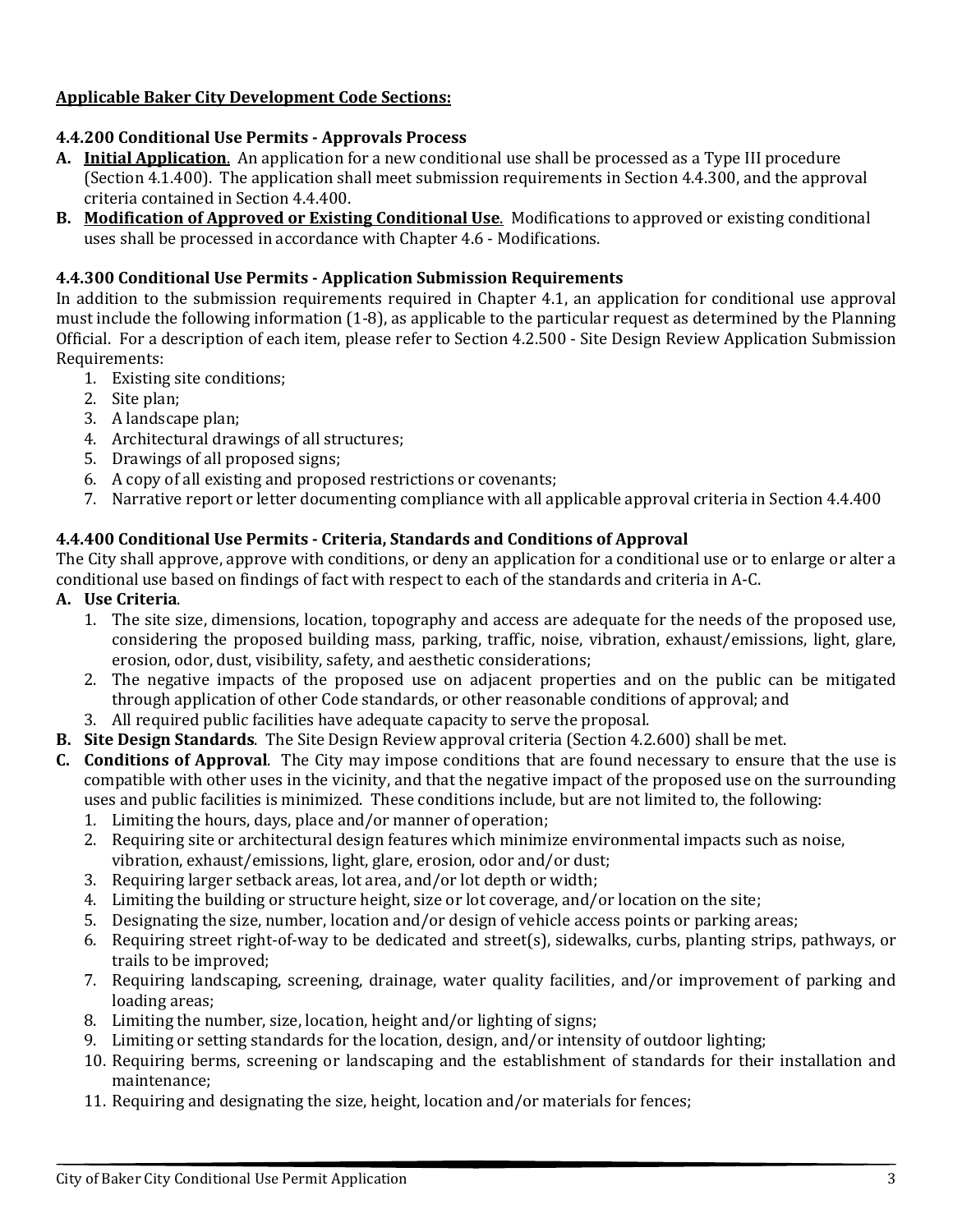- 12. Requiring the protection and preservation of existing trees, soils, vegetation, watercourses, habitat areas, drainage areas, historic resources, cultural resources, and/or sensitive lands (Chapter 3.7);
- 13. Requiring the dedication of sufficient land to the public, and/or construction of pedestrian/bicycle pathways in accordance with the adopted plans, or requiring the recording of a local improvement district non-remonstrance agreement for the same. Dedication of land and construction shall conform to the provisions of Chapter 3.1, and Section 3.1.300 in particular.

## 4.4.500 Conditional Use Permits - Additional Development Standards

- A. Concurrent Variance Application(s). A conditional use permit shall not grant variances to regulations otherwise prescribed by the Development Code. Variance application(s) may be filed in conjunction with the conditional use application, and both applications may be reviewed at the same hearing.
- B. Additional Development Standards. Development standards for specific uses are contained in Article 2 Land Use Districts.

### 4.2.600 Site Design Review Approval Criteria

The review authority shall make written findings with respect to all of the following criteria when approving, approving with conditions, or denying an application:

- 1. The application is complete, as determined in accordance with Chapter 4.1 Types of Applications and Section 4.2.500, above.
- 2. The application complies with all of the applicable provisions of the underlying Land Use District (Article 2), including: building and yard setbacks, lot area and dimensions, density and floor area, lot coverage, building height, building orientation, architecture, and other special standards as may be required for certain land uses;
- 3. The applicant may be required to upgrade existing development that does not comply with the applicable land use district standards, in conformance with Chapter 5.2, Non-Conforming Uses and Development;
- 4. The application complies with all of the Design Standards in Article 3 and other City Ordinances;
	- a. Chapter 3.1 Access and Circulation;
	- b. Chapter 3.2 Landscaping, Significant Vegetation, Street Trees, Fences and Walls;
	- c. Chapter 3.3 Parking and Loading, for automobiles and bicycles;
	- d. Chapter 3.4 Public Facilities and Franchise Utilities;
	- e. Chapter 3.5 Signs;
	- f. Baker City Design Review Guidelines for Historic District Properties.
- 5. Existing conditions of approval required as part of a prior Land Division (Chapter 4.3), Conditional Use Permit (Chapter 4.4), Master Planned Development (Chapter 4.5) or other approval shall be met.

### 4.6.100 Major Modifications

- A. Major Modification Defined. The City Planning Official shall determine that a major modification(s) is required if one or more of the changes listed below are proposed:
	- 1. A significant change in land use defined as one that would result in a change of "Use Categories" as recognized in Chapter 1.4 or as may be determined by the City Planning Official;
	- 2. An increase in density by more than ten (10) percent, provided the resulting density does not exceed that allowed by the land use district or as approved in a Master Planned Development;
	- 3. A change in setbacks or lot coverage by more than 30 percent, provided the resulting setback or lot coverage does not exceed that allowed by the land use district or as approved in a Master Planned Development;
	- 4. A change in the type and/or location of access-ways, drives or parking areas significantly affecting off-site traffic;
	- 5. An increase in the floor area proposed for non-residential use by more than 20 percent where previously specified;
	- 6. A reduction of more than 10 percent of the area reserved for common open space; or
	- 7. Change to a condition of approval, or a change similar to items 1-6, that could have a significant detrimental impact on adjoining properties. The City Planning Official shall have discretion in determining detrimental impacts warranting a major modification.